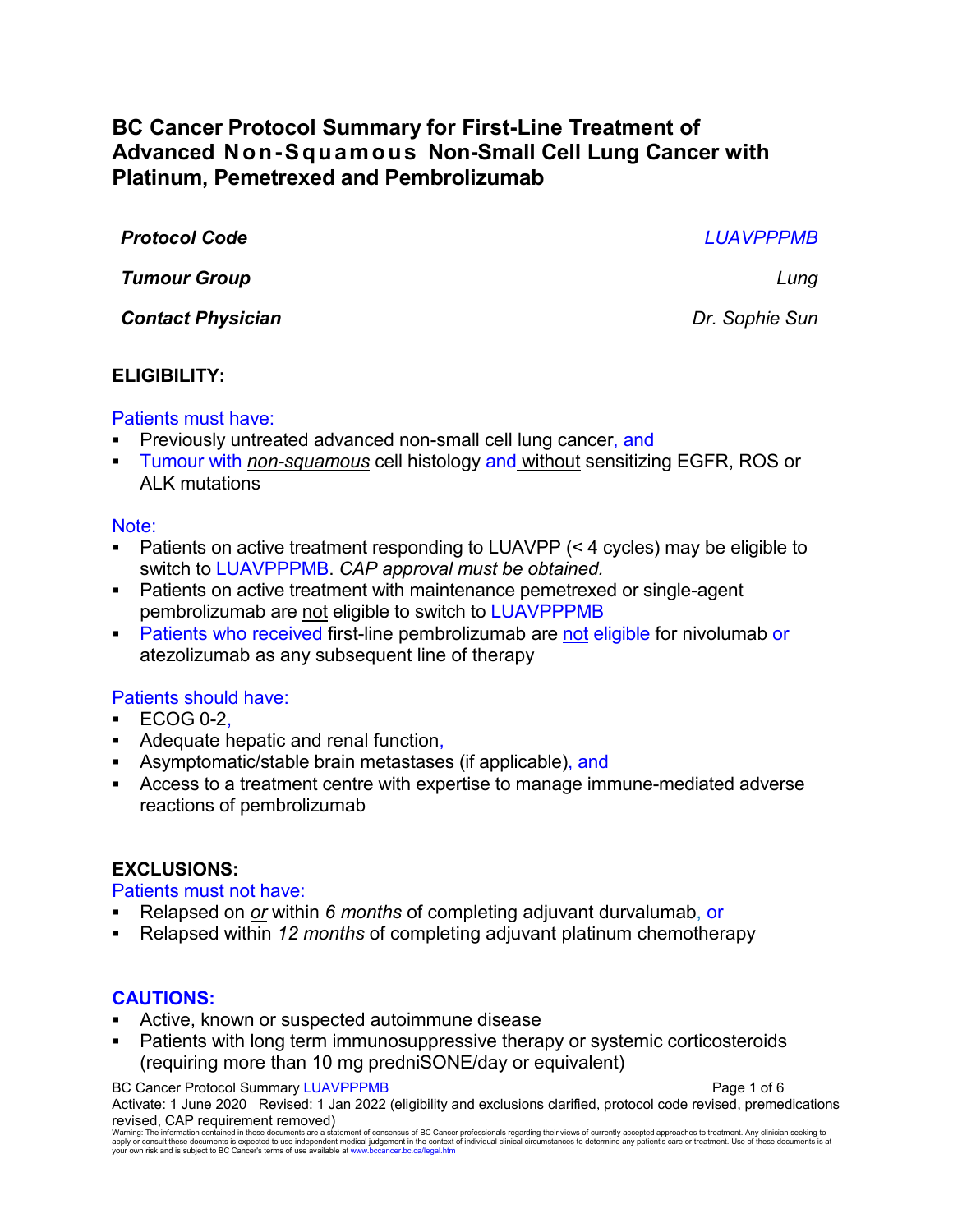## **TESTS:**

- Baseline: CBC & differential, platelets, creatinine, alkaline phosphatase, ALT, total bilirubin, LDH, sodium, potassium, TSH, morning serum cortisol, chest x-ray
	- $\circ$  C-reactive protein and albumin (optional, and results do not have to be available to proceed with first treatment)
- Before each treatment: CBC & differential, platelets, creatinine, alkaline phosphatase, ALT, total bilirubin, LDH, sodium, potassium, TSH
- Weekly: CBC & differential, platelets during cycles 1 and 2; may be omitted in subsequent cycles
- If clinically indicated: chest x-ray, morning serum cortisol, lipase, glucose, serum or urine HCG (required for women of child bearing potential if pregnancy suspected), free T3 and free T4, serum ACTH levels, testosterone, estradiol, FSH, LH, ECG
- Weekly telephone nursing assessment for signs and symptoms of side effects while on treatment (Optional).

## **PREMEDICATIONS:**

- **Vitamin supplementation mandatory** starting at least 7 days prior to the first cycle, and to continue while on treatment, until 21 days after last pemetrexed dose:
	- folic acid 0.4 mg PO daily
	- vitamin B12 1000 mcg IM every 9 weeks
- **Prophylaxis for skin rash: dexamethasone 8 to 12 mg PO prior to treatment, then 4** mg PO every 12 hours for 4 doses.
- Antiemetic protocol for highly emetogenic chemotherapy (see SCNAUSEA)
- **If prior infusion reactions to pembrolizumab**: diphenhydrAMINE 50 mg PO, acetaminophen 325 to 975 mg PO, and hydrocortisone 25 mg IV 30 minutes prior to treatment

| <b>Drug</b>      | <b>Dose</b>                 | <b>BC Cancer Administration</b><br><b>Guideline</b>                                                              |
|------------------|-----------------------------|------------------------------------------------------------------------------------------------------------------|
| pembrolizumab    | 2 mg/kg<br>(maximum 200 mg) | IV in 50 mL NS over 30 minutes<br>Using a 0.2 micron in-line filter<br>Keep final concentration to 1 to 10 mg/mL |
| pemetrexed       | 500 mg/m <sup>2</sup>       | IV in 100 mL NS over 10 minutes*                                                                                 |
| <b>CISplatin</b> | 75 mg/m <sup>2</sup>        | IV in 500 mL NS over 1 hour <sup>+</sup>                                                                         |

## **TREATMENT:**

**\*** Pemetrexed may be given anytime during the pre-hydration period6

† Pre- and post-hydration protocol for high-dose CISplatin required according to institutional guidelines (eg, prehydration with 1 L NS over 1 hour, CISplatin in 500 mL NS with potassium chloride 20 mEq, magnesium sulfate 1 g and mannitol 30 g)

BC Cancer Protocol Summary LUAVPPPMB **Page 2 of 6** 

Activate: 1 June 2020 Revised: 1 Jan 2022 (eligibility and exclusions clarified, protocol code revised, premedications revised, CAP requirement removed)

Warning: The information contained in these documents are a statement of consensus of BC Cancer professionals regarding their views of currently accepted approaches to treatment. Any clinician seeking to<br>apply or consult t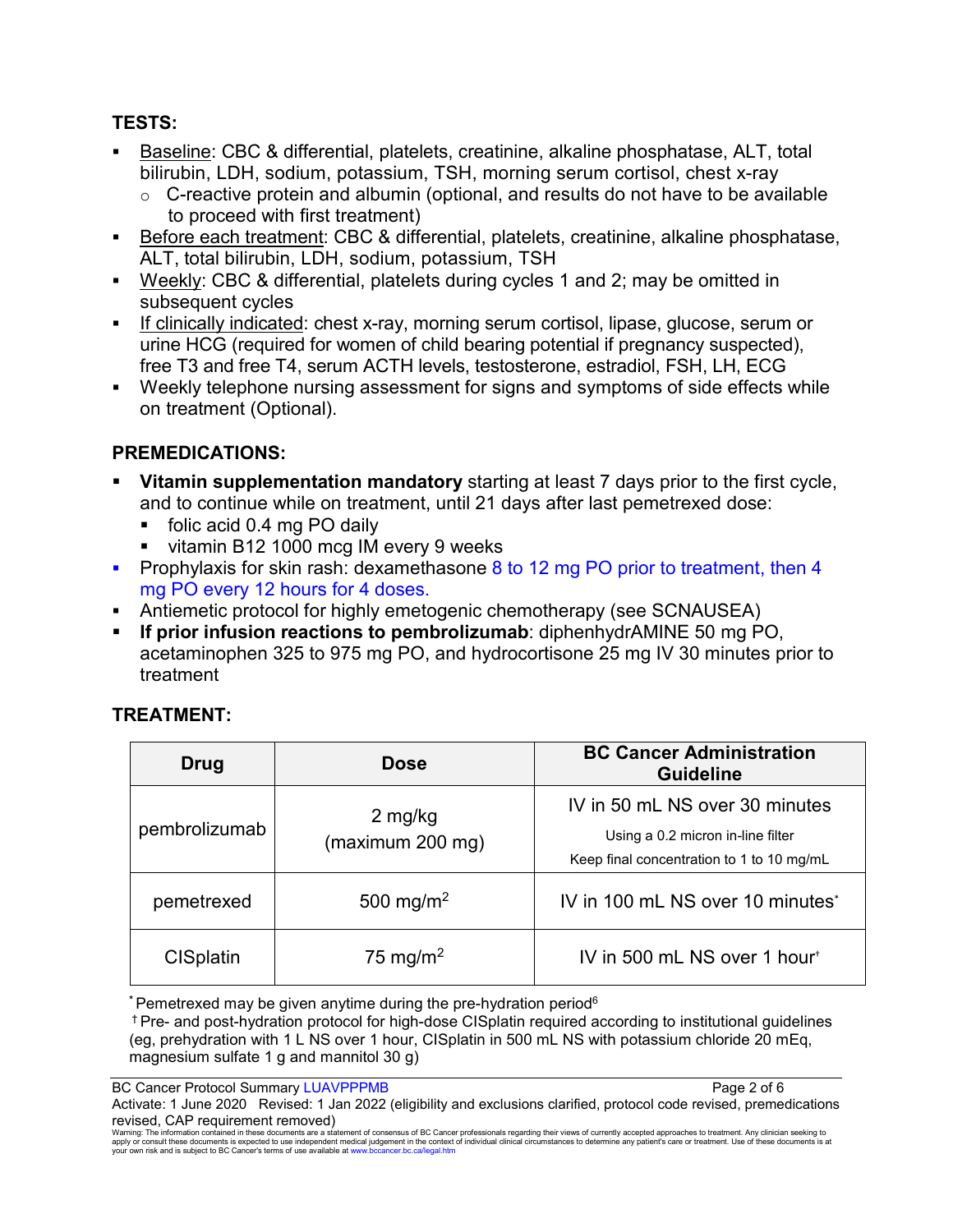- **Repeat every 3 weeks x 4 cycles**
- **Maintenance treatment to begin 21 to 42 days after last cycle; see LUAVPPMBM**

#### **DOSE MODIFICATIONS:**

#### 1. **HEMATOLOGY**

#### *Based on day 1 counts***:**

| ANC $(x 109/L)$              |     | Platelets (x 10 <sup>9</sup> /L) | <b>Dose</b>  |
|------------------------------|-----|----------------------------------|--------------|
| greater than or equal to 1.5 | and | greater than or equal to 100     | $100\%$      |
| less than 1.5                | or  | less than 100                    | <b>Delay</b> |

#### *Based on nadir counts (for pemetrexed only)***:**

| ANC (x 10 <sup>9</sup> /L)   |     | Platelets (x 10 <sup>9</sup> /L) | <b>Pemetrexed</b><br><b>Dose</b> |
|------------------------------|-----|----------------------------------|----------------------------------|
| greater than or equal to 0.5 | and | greater than or equal to 50      | 100%                             |
| less than 0.5                | and | greater than or equal to 50      | 75%                              |
| any                          | and | less than 50                     | 50%                              |

#### 2. **RENAL DYSFUNCTION**

| <b>Calculated Cr Clearance</b><br>(mL/min) | <b>CISplatin Dose</b>                             | <b>Pemetrexed Dose</b>                        |
|--------------------------------------------|---------------------------------------------------|-----------------------------------------------|
| greater than or equal to 60                | $100\%$                                           | $100\%$                                       |
| 45 to less than 60                         | 80% CISplatin or use<br><b>CARBOplatin option</b> | $100\%$                                       |
| less than 45                               | Hold                                              | <b>Hold</b> regardless of type of<br>platinum |

BC Cancer Protocol Summary LUAVPPPMB **Page 3 of 6** and 2 of 6

Activate: 1 June 2020 Revised: 1 Jan 2022 (eligibility and exclusions clarified, protocol code revised, premedications revised, CAP requirement removed)

Warning: The information contained in these documents are a statement of consensus of BC Cancer professionals regarding their views of currently accepted approaches to treatment. Any clinician seeking to<br>apply or consult t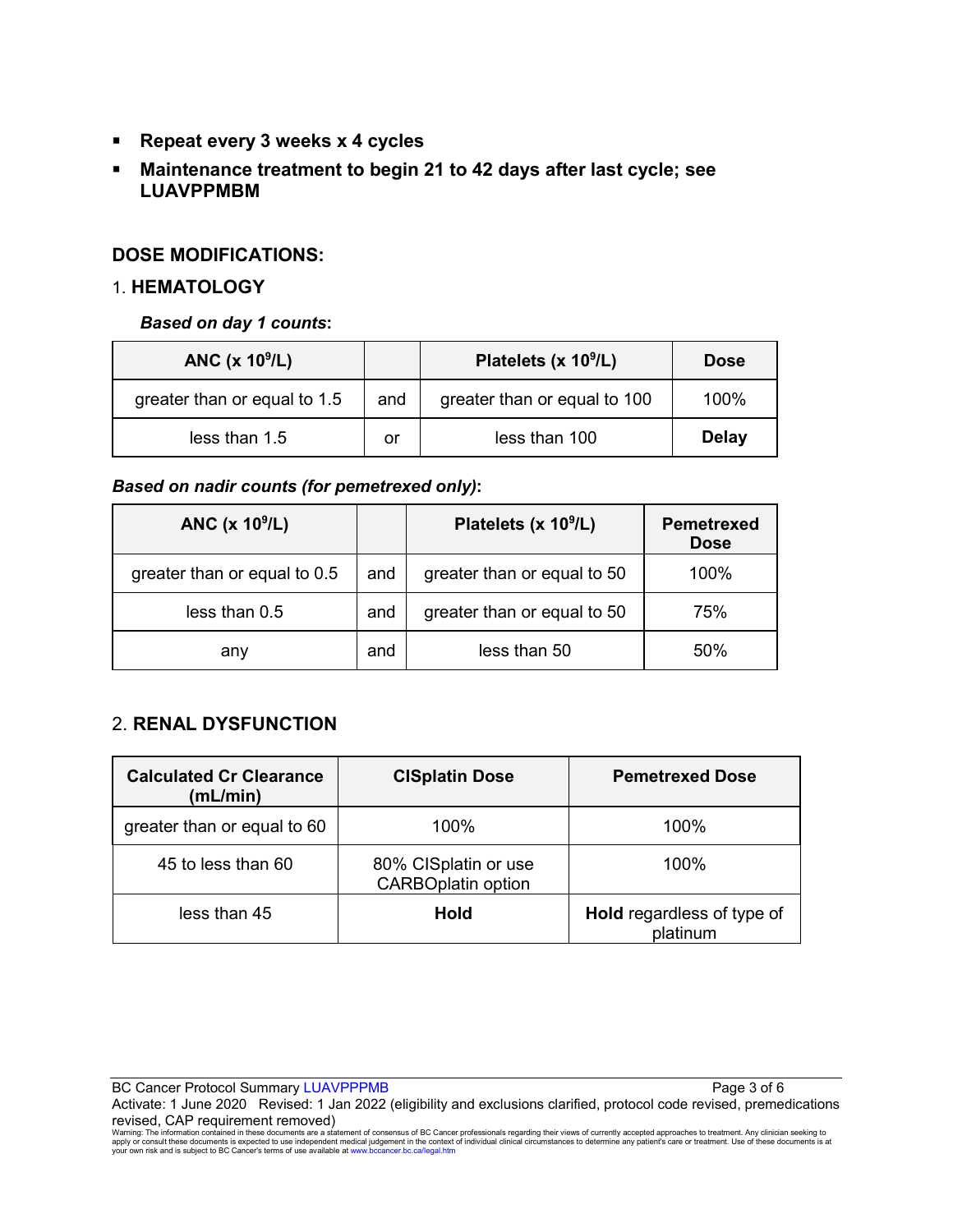### 3. **MUCOSITIS**

*For next cycle:*

| <b>Mucositis Grade</b>                           | <b>CISplatin dose</b> | <b>Pemetrexed dose</b> |
|--------------------------------------------------|-----------------------|------------------------|
| $0 - 2$                                          | 100%                  | $100\%$                |
| $3-4$                                            | 100%                  | 50% previous dose*     |
| *Discontinue treatment after two dose reductions |                       |                        |

#### 4. **OTHER TOXICITIES**:

- For any other grade 3 or higher toxicity, delay treatment until toxicity resolves, then resume with 25% dose decrease if considered appropriate to resume by attending oncologist
- No specific dose modifications for pembrolizumab. Toxicity managed by treatment delay and other measures (see [SCIMMUNE](http://www.bccancer.bc.ca/chemotherapy-protocols-site/Documents/Supportive%20Care/SCIMMUNE_Protocol.pdf) protocol for management of immunemediated adverse reactions to checkpoint inhibitors immunotherapy, [http://www.bccancer.bc.ca/chemotherapy-protocols](http://www.bccancer.bc.ca/chemotherapy-protocols-site/Documents/Supportive%20Care/SCIMMUNE_Protocol.pdf)[site/Documents/Supportive%20Care/SCIMMUNE\\_Protocol.pdf\)](http://www.bccancer.bc.ca/chemotherapy-protocols-site/Documents/Supportive%20Care/SCIMMUNE_Protocol.pdf).

### **Alternatively, CARBOplatin may be used instead of CISplatin:**

| Drug               | <b>Dose</b>                               | <b>BC Cancer Administration</b><br><b>Guideline</b>                 |
|--------------------|-------------------------------------------|---------------------------------------------------------------------|
| pembrolizumab      | 2 mg/kg                                   | IV in 50 mL NS over 30 minutes<br>Using a 0.2 micron in-line filter |
| (maximum 200 mg)   | Keep final concentration to 1 to 10 mg/mL |                                                                     |
| pemetrexed         | 500 mg/m <sup>2</sup>                     | IV in 100 mL NS over 10 minutes                                     |
| <b>CARBOplatin</b> | Dose = $AUC$ 5 x (GFR <sup>++</sup> +25)  | IV in 250 mL NS over 30 minutes                                     |

†† GFR may be determined by nuclear renogram or estimated by the Cockcroft formula, at the discretion of the attending physician:

 GFR =  $N \times (140 \text{-age in years}) \times wt (kg)$ <br>Serum creatinine (micromol/L)  $N = 1.04$  (women) or 1.23 (men)

The estimated GFR should be capped at 125 mL/min when it is used to calculate the initial CARBOplatin dose. When a nuclear renogram is available, this clearance would take precedence.

BC Cancer Protocol Summary LUAVPPPMB **Page 4 of 6** 

Activate: 1 June 2020 Revised: 1 Jan 2022 (eligibility and exclusions clarified, protocol code revised, premedications revised, CAP requirement removed)

Warning: The information contained in these documents are a statement of consensus of BC Cancer professionals regarding their views of currently accepted approaches to treatment. Any clinician seeking to<br>apply or consult t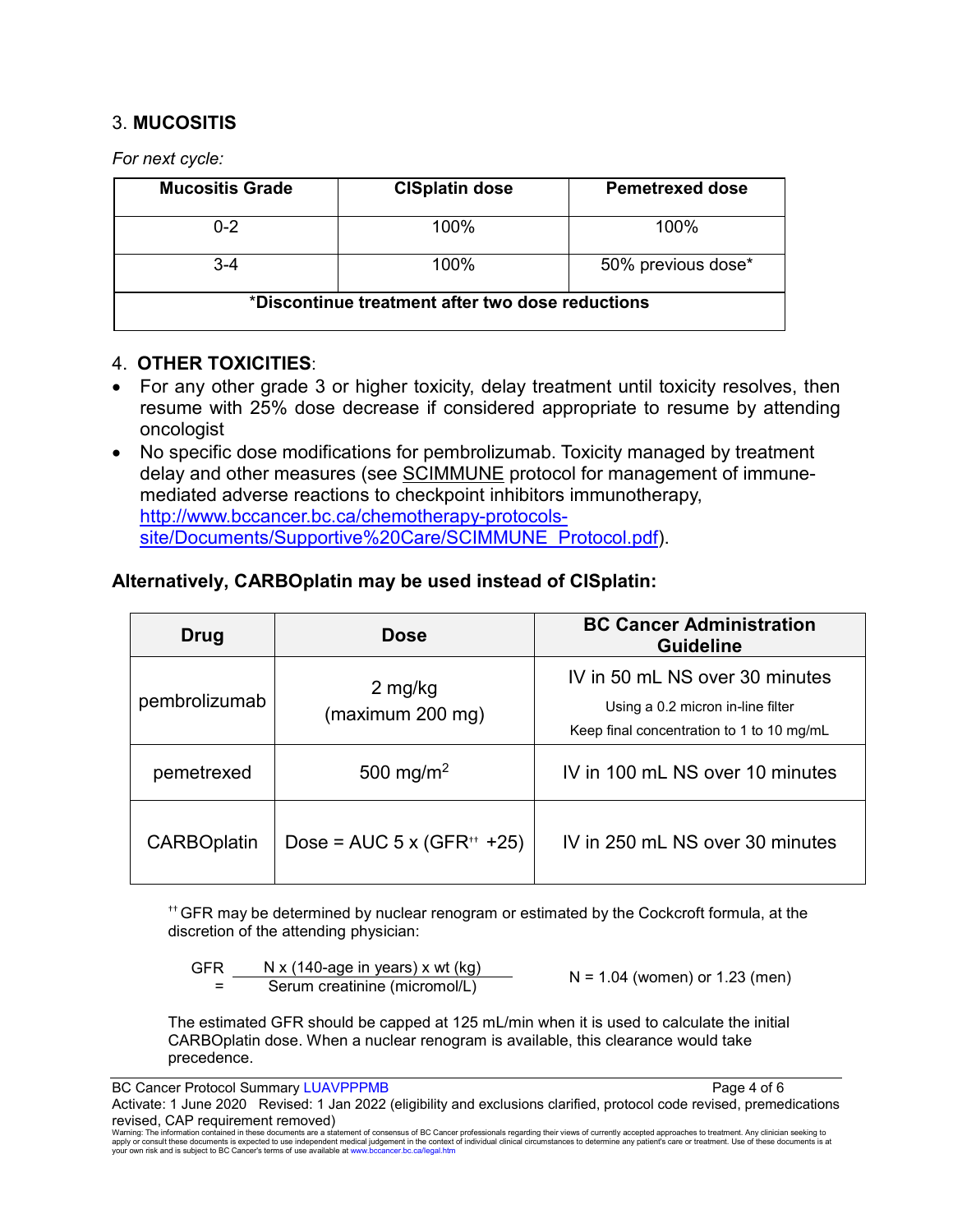- **Repeat every 3 weeks x 4 cycles**
- **Maintenance treatment to begin 21 to 42 days after last cycle; see LUAVPPMBM**

## **PRECAUTIONS:**

- **1. Serious immune-mediated reactions**: can be severe to fatal and usually occur during the treatment course with pembrolizumab, but may develop months after discontinuation of therapy. They may include enterocolitis, intestinal perforation or hemorrhage, hepatitis, dermatitis, neuropathy, endocrinopathy, pneumonitis, as well as toxicities in other organ systems. Early diagnosis and appropriate management are essential to minimize life-threatening complications (see [SCIMMUNE](http://www.bccancer.bc.ca/chemotherapy-protocols-site/Documents/Supportive%20Care/SCIMMUNE_Protocol.pdf) protocol for management of immune-mediated adverse reactions to checkpoint inhibitors immunotherapy, http://www.bccancer.bc.ca/chemotherapy-protocolssite/Documents/Supportive%20Care/SCIMMUNE\_Protocol.pdf).
- **2. Infusion-related reactions:** isolated cases of severe infusion reactions have been reported with pembrolizumab. Discontinue pembrolizumab with severe reactions (Grade 3 or 4). Patients with mild or moderate infusion reactions may receive pembrolizumab with close monitoring and use of premedication.
- **3. Vitamin supplements**: appropriate prescription of folic acid and vitamin B12 is essential. The incidence of adverse events such as febrile neutropenia related to pemetrexed is higher without vitamin supplementation.
- **4. Neutropenia**: Fever or other evidence of infection must be assessed promptly and treated aggressively.
- **5. NSAIDs**: Concurrent nonsteroidal anti-inflammatory agents should be avoided as they may decrease the renal clearance of pemetrexed.
- **6. Renal Toxicity**: nephrotoxicity is common with CISplatin. Encourage oral hydration. Avoid nephrotoxic drugs such as aminoglycoside antibiotics. Use caution with preexisting renal dysfunction.
- **7. Neurotoxicity**: CISplatin is neurotoxic and may have to be discontinued if functionally important neuropathy develops. Particular caution must be used in individuals with existing neuropathy.
- **8. Ototoxicity**: CISplatin is ototoxic and its use must be cautioned in individuals with existing hearing loss.

### **Contact Dr. Sophie Sun or tumour group delegate at (604) 877-6000 or 1-800-663- 3333 with any problems or questions regarding this treatment program.**

## **REFERENCES:**

- 1. Langer CJ, Gadgeel SM, Borghaei H, et al. Carboplatin and pemetrexed with or without pembrolizumab for advanced, non-squamous non-small cell lung cancer: a randomised, phase 2 cohort of the open-label KEYNOTE-021 study. Lancet Oncol. 2016;17(11):1497-1508.
- 2. Merck Canada: KEYTRUDA (pembrolizumab) product monograph. Kirkland, Quebec: 20 July 2017.
- 3. Postow M, Wolchok J. Toxicities Associated With Checkpoint Inhibitor Immunotherapy. UpToDate revised 2015. Accessed: [www.uptodate.com,](http://www.uptodate.com/) May 2016.

BC Cancer Protocol Summary LUAVPPPMB **Page 5 of 6** 

Activate: 1 June 2020 Revised: 1 Jan 2022 (eligibility and exclusions clarified, protocol code revised, premedications revised, CAP requirement removed)

Warning: The information contained in these documents are a statement of consensus of BC Cancer professionals regarding their views of currently accepted approaches to treatment. Any clinician seeking to<br>apply or consult t